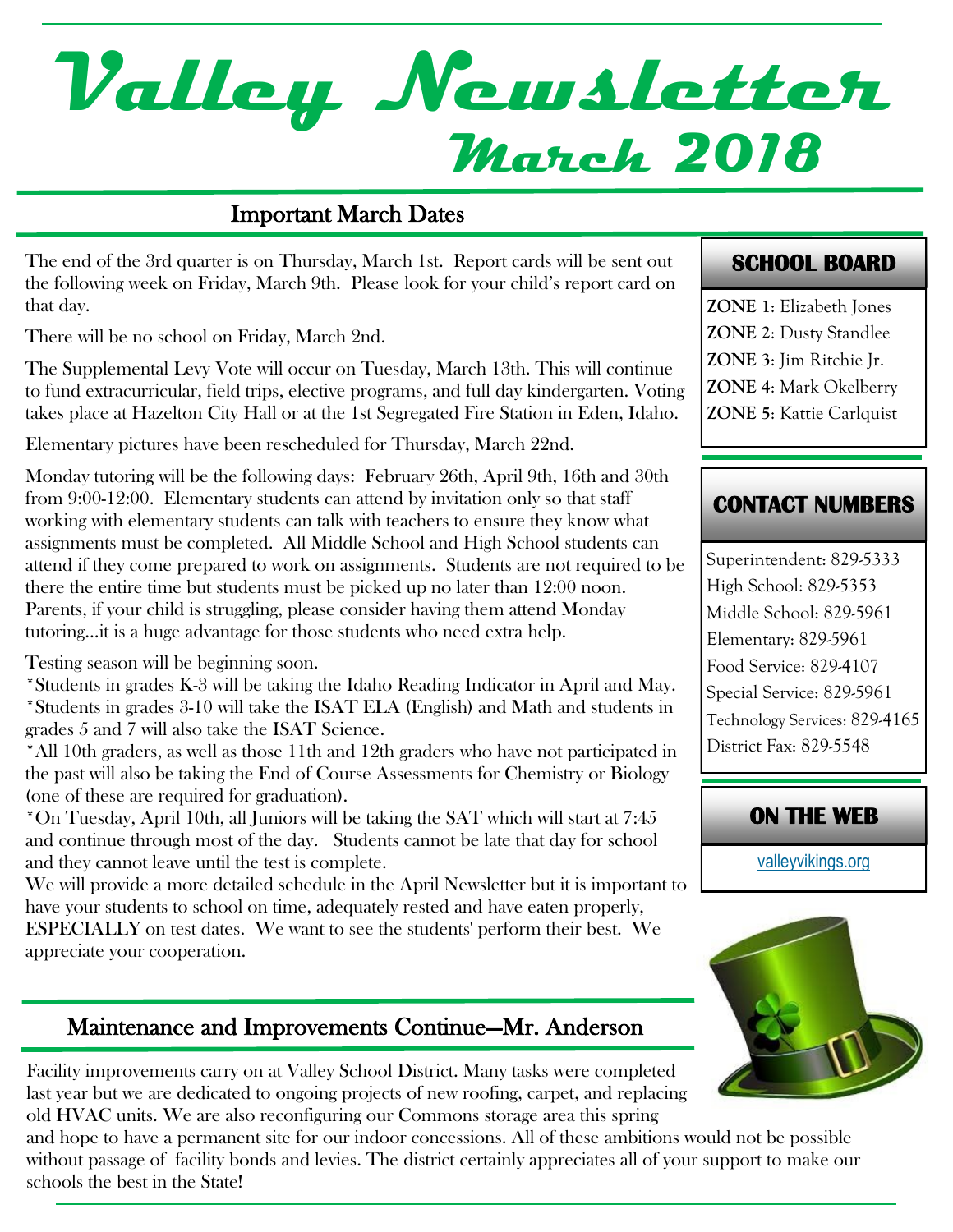### Viking Foundation Dinner— Mrs. Hardy

Saturday, March 17th at 6:00 p.m. is the annual Viking Foundation Dinner & Auction. Grilled Tri-tip & Fried Chicken catered by The Snug Bar and Grill will be served. Cost per person is \$20.00. You can buy your tickets at the school office, at the door or from a Viking Foundation member: Lana Black, Brent Hardy, Jennifer Hardy, Dusty Standlee, Davee Mussmann, John Reed, Shannon Hodges and Brittany Wise. Proceeds from the dinner and auction fund scholarships and community projects. The Foundation will be honoring Pat Bruning...thank you Pat for your service to our community, we appreciate the work you do!!

# **Scholarships**

Scholarships are still available. Check with Ms. Moffitt or Mrs. Elorrieta for open scholarship opportunities. Watch the mail and check your email for award decisions regarding financial aid and scholarships. Be sure to complete paperwork on time so that your award is not forfeited. Finish up college visits before the end of April and make a decision on where you will attend. If you are entering the workforce, begin applying for jobs. Most importantly, STAY FOCUSED! Senioritis is real - do your best to fight it and meet all graduation requirements. Follow your plan - stay on track - ask for help along the way. You can do this!

# Basketball—Mrs. Kohtz

I would like to thank the community for all of your support throughout our season. It is always nice to see the gym filled with Viking fans. Also, thank you to our student body and pep band for showing great sportsmanship and support for our team and making this a great season.

#### Scoliosis Screening—Mrs. Richardson

Scoliosis screening will take place Tuesday, March 6th for all 6th and 8th grade students. Scoliosis is lateral or sideways curvature of the spinal column. It is often associated with years of rapid growth typically seen in adolescence. Early detection is very important. An opt-out form with more information will be sent home the week prior to the screening. If you have any questions regarding the screening, please call Mrs. Richardson, the school nurse, at 208-829-5961.

# Wellness Night—Mrs. Lukes

Please put March 8th on your calendar as a night not to miss! Join your child (K-8) for an Olympic Themed Family Wellness Night on March 8th 6:30 P.M.– 8:00 P.M. There will be different activities to participate in. The students will be teaching their parent about things they have been learning in PE and the 8th grade Health classes will have their nutrition posters set up. A healthy snack will be provided for all who participate! Put on your tennis shoes and come have a fun-filled night! Valley Newsletter